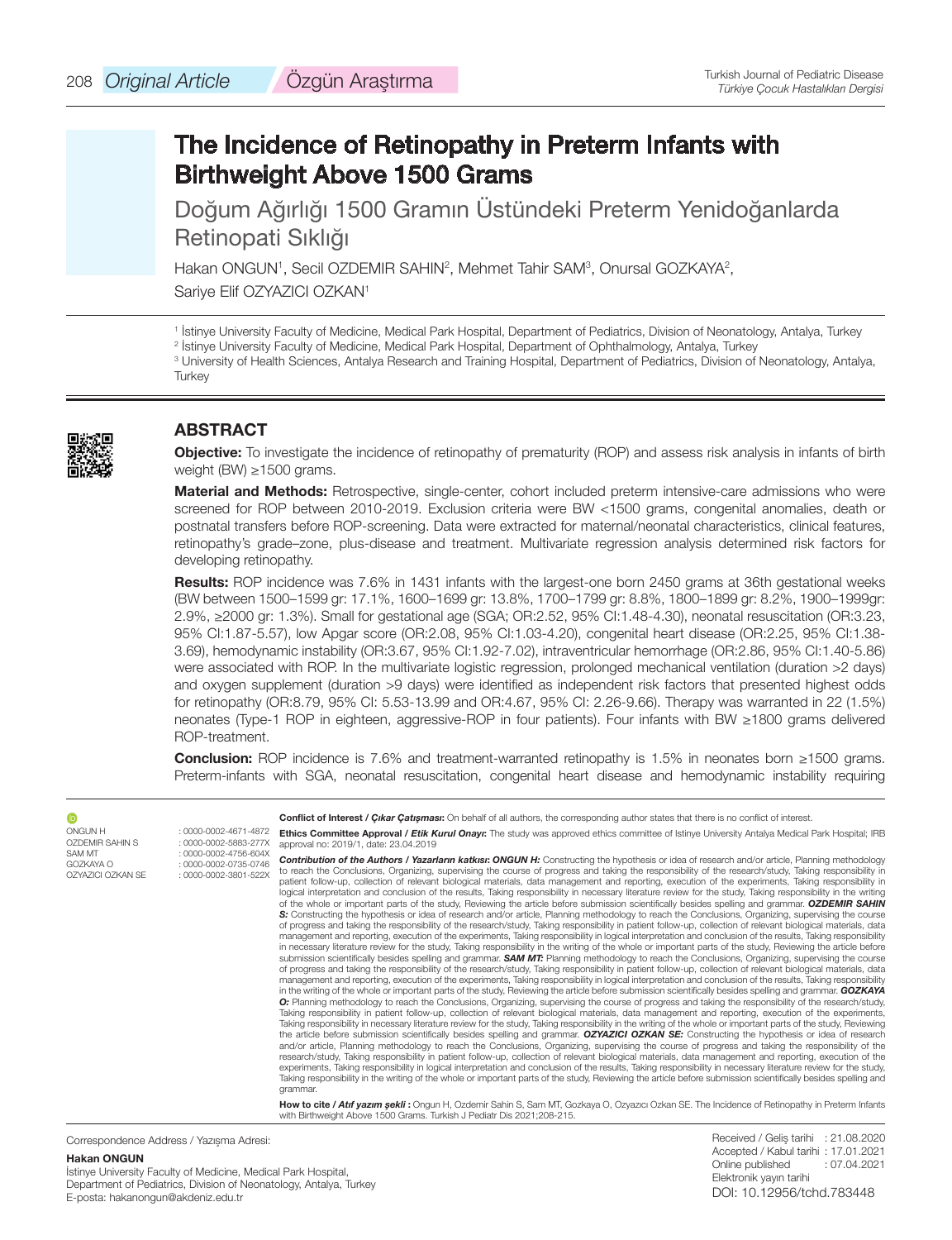inotropes, intraventricular hemorrhage and the ones necessitating prolonged mechanical ventilation and oxygen supplement are more likely to develop ROP.

**Key Words:** Intravitreous injections, Photocoagulation, Retinopathy of prematurity, Risk factors

# **ÖZ**

**Amaç:** Doğum ağırlığı (DA) 1500 gram ve üstündeki yenidoğanlarda prematüre retinopatisi (ROP) sıklığının ve risk faktörlerinin değerlendirilmesi

Gerec ve Yöntemler: Retrospektif, tek-merkezli, kohort olarak planlanan calısmaya 2010-2019 yıllarında yoğun bakıma yatırılan ve ROP taraması yapılan preterm yenidoğanlar alındı. Doğum ağırlığı <1500 gram, konjenital anomalisi olan, tarama öncesi kaybedilen, dış merkeze yönlendirilenler çalışma dışı bırakıldı. Olguların maternal-neonatal özellikleri, klinik verileri, retinopati-tarama bulguları (evre, bölge, plus-hastalık), uygulanan tedaviler kaydedildi. Çoklu regresyon analiziyle ROP gelişimindeki risk faktörleri değerlendirildi.

**Bulgular:** Genel ROP insidansı 1431 yenidoğanda %7.6 bulundu. En büyüklerini 36. gebelik haftasında doğan 2450 gram ağırlığındaki pretermin oluşturduğu retinopati olgularının doğum ağırlığına göre sıklığı 1500–1599 gr: %17.1; 1600–1699 gr: %13.8; 1700–1799 gr: %8.8; 1800–1899 gr: %8.2; 1900–1999 gr: %2.9; ≥2000 gr: %1.3 bulundu. Gestasyonel haftasına göre DA 10 persentilin altında doğum (SGA; OR: 2.52, %95CI: 1.48-4.30), neonatal resusitasyon ihtiyacı (OR:3.23, %95 CI: 1.87-5.57), Apgar düşüklüğü (OR:2.08, %95 CI: 1.03-4.20), kalp hastalığı (OR:2.25, %95CI: 1.38-3.69), hemodinamik bozukluk (OR:3.67, %95 CI: 1.92-7.02), intraventriküler hemoroji (OR: 2.86, %95 CI:1.40-5.86) varlığıyla retinopati gelişimi arasında ilişki saptandı. Çoklu regresyon analizinde uzamış mekanik ventilasyon (>2 gün) ve oksijen desteğinin (>9 gün) en yüksek olasılığı veren bağımsız risk faktörleri olduğu saptandı (OR:8.79, %95 CI: 5.53-13.99; OR: 4.67, %95 CI: 2.26-9.66). Yirmi iki (%1.5) hastada tedavi ihtiyacı doğdu (Tip-1 hastalık: onsekiz hastada, agresif-ROP: dört hastada). Doğum kilosu 1800 gram ve üstündeki beş bebekte tedavi ihtiyacı doğdu.

**Sonuç:** Doğum ağırlığı 1500 gram ve üstündeki bebeklerde retinopati %7.6, tedavi ihtiyacı %1.5 sıklığındadır. Neonatal resusitasyon, SGA, intraventriküler hemoroji, uzamış solunum ve mekanik ventilasyon desteği, kalp hastalığı, inotrop ihtiyacı gösteren hemodinamik bozukluklar retinopati gelişimini artıran risk faktörleridir.

**Anahtar Sözcükler:** İntravitreal enjeksiyonlar, Fotokoagülasyon, Prematürite retinopatisi, Risk faktörleri

## **INTRODUCTION**

Retinopathy of prematurity (ROP) is a vasoproliferative disorder of the retina that occurs due to various insults during the development of the organ in the preterm infant (1). If left unrecognized and not treated promptly, the disease proceeds to future childhood blindness. A 2010-study including ten countries (Turkey, USA, China, India, Indonesia, Brazil, Iran, Russian Federation, Mexico, Thailand) showed ROP is the cause of approximately two-thirds of visual impairments (2). The same data estimated 30.000 impaired visual functions in 184,700 preterm infants developing ROP (2).

The vascularization of the retina starts at prenatal 15-18 gestational weeks and is completed around 36th gestational weeks at the nasal region and 40th gestational weeks at the temporal region of the retina (can be delayed up to postmenstrual 48-52 gestational weeks (3). Until then, the retina of the preterm infants is not fully vascularized and is vulnerable to specific insults that may interrupt the normal physiological vascularization. In the routine practice of ROP screening, the classification of disease severity (ROP stage I to stage V) is based on the 2005 International Committee for the Classification of Retinopathy of Prematurity (ICROP) classification (4). Stages III and higher stages are described as advanced stages; plusdisease represents the dilatated and tortuous vessels. Partial or complete retinal detachment can occur at stages IV ve V and proceeds to visual impairment (4).

Infants with earlier gestational age (GA) and low birth weight (BW) are susceptible to this potential cause of childhood blindness (3). The greater survival of the immature infant brings along the increased risk of retinopathy. The socioeconomic status of the countries, accessibility of health care facilities and the quality of neonatal care influence ROP incidence (5). Moreover, suboptimal care in developing countries results in developing ROP in more mature preterm neonates (6). ROP remains to be a problem in neonates born less than 28 gestational weeks in developed countries; but, it can appear in the newborn of later gestations (7). In a Turkish, multicentered study, ROP incidence is documented 13.3% and severe ROP 0.4% in infants born after 32 gestational weeks (8). Regarding this fact, the current study is conducted to investigate the incidence of ROP in infants of BW ≥1500 grams in a highly-populated, tertiary neonatal intensive care unit (NICU). The second outcome was to assess risk analysis for developing ROP in this specific group of neonates.

### **MATERIAL and METHODS**

This retrospective, single-center, observational cohort was conducted in a highly-referral, level-III NICU following the ethical approval of the study (ethics committee of Istinye University Antalya Medical Park Hospital; IRB approval no: 2019/1, date: 23.04.2019). All preterm neonatal intensive care admissions, who were born less than 37th gestational weeks, delivered cardiorespiratory support (oxygen requirement  $\geq 40\%$  to attain pulse oxygenation at 90%, invasive mechanical ventilation – MV, prolonged oxygen therapy, hemodynamic instability) and screened for ROP between 2010 and 2019 were reviewed.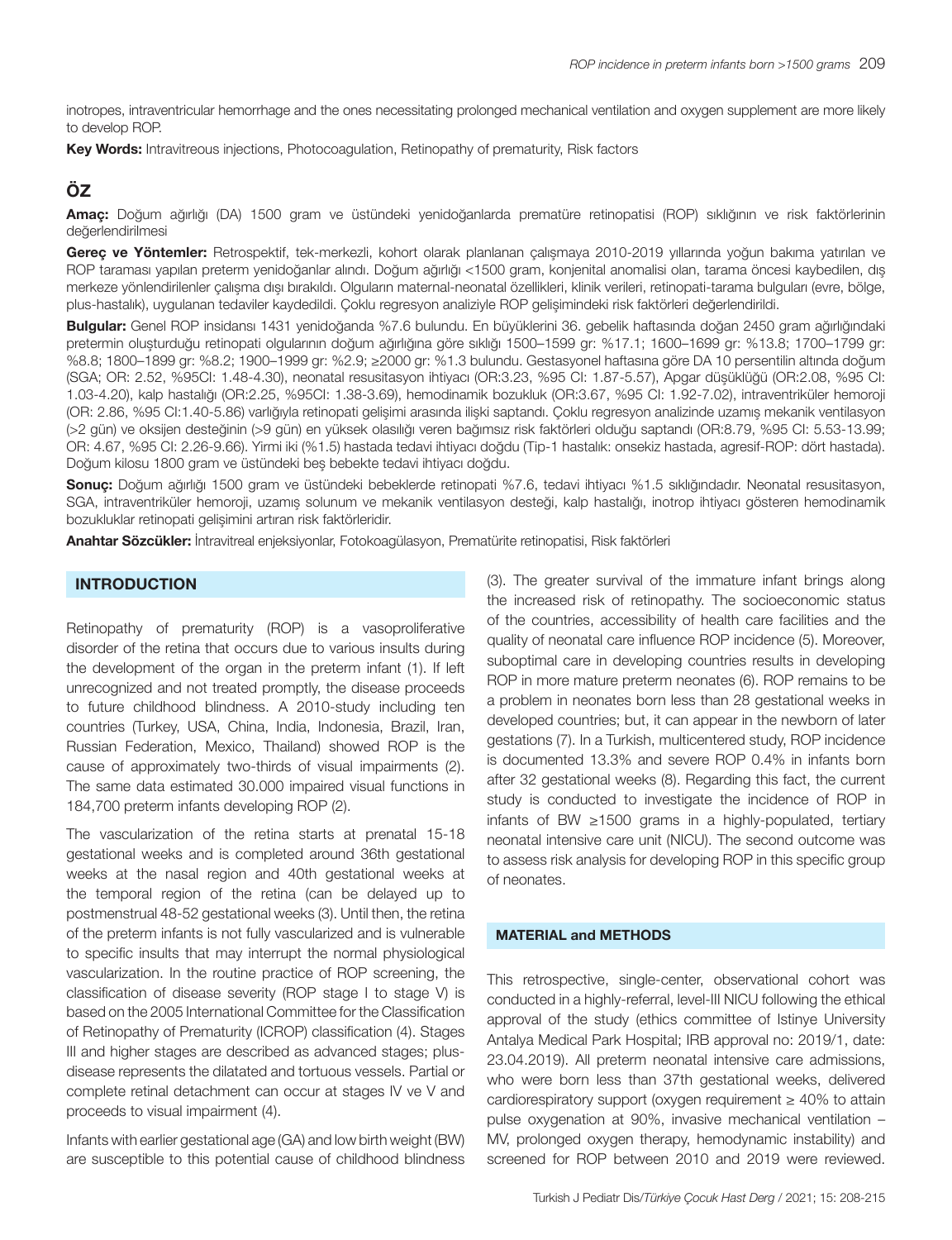Infants of BW <1500 grams, congenital anomalies, those who died or transferred to another facility before ROP screening and lack of patient data were excluded from the study.

Following the national ROP guideline, our local institutional policy is to screen all preterm infants born above 32 gestational weeks at postnatal 4th weeks before hospital discharge if they require cardiorespiratory support (ROP screening was performed after 4th weeks if they were discharged earlier) (3). We have to mention indirect binocular ophthalmoscopes are used for the retinal screening following the dilatation of the eye 1-hour before examination with phenylephrine 0.1% and cyclopentolate 0.1%. The findings for each eye are recorded according to i) the location of the involvement, ii) the extend by clock hour, iii) stage at the vascular-avascular junction and iv) the presence of plusdisease (at least 2 quadrants of dilation and tortuosity of the posterior retinal vessels) defined by 2005 ICROP classification (4). Severe ROP is defined as grade-3 ROP or more advanced stages including plus-disease. Agressive posterior ROP is another term that describes the rapidly evolving plus-disease at posterior locations (zone-1 or posterior zone-2) with flat intraretinal neovascularization and vascular loops (5). The patient follow-up is guided by the recommendations of Turkish Neonatal and Turkish Ophthalmology Societies consensus guideline on the retinopathy of prematurity and treatment is warranted for retinal findings that characterize Type-1 ROP such as: zone-1, grade-3 without plus disease or in zone-1, any stage with plus disease, or ROP in zone-2, grade-2 and 3 with plus disease and APROP (3,9). The maximum stage of ROP for each infant was recorded from the medical files accordingly.

Maternal (hypertension, diabetes mellitus and rupture of the membranes) and neonatal factors such as BW and GA, small for gestational age (SGA; BW >2 SD below the mean or <10th centile for gestational week, gender, multiple gestations, mode of delivery, assisted reproductive technology (ART) and neonatal resuscitation were retrieved from the medical database. The clinical variables including respiratory distress syndrome (RDS), invasive MV and oxygen requirement (via hood and noninvasive ventilation), echocardiographically-confirmed congenital heart disease (both cyanotic and left-to-right shunting cardiac anomalies), hemodynamic instability (any systolic blood pressure < 3rd percentile for age) that requires the use of inotropes (sympathomimetic drugs: dopamine, dobutamine, adrenaline infusions), intraventricular hemorrhage (IVH), sepsis (early and late-onset sepsis), necrotizing enterocolitis (NEC), bronchopulmonary dysplasia (BPD; persistent oxygen dependency up to 28 days of life) and if received, packed red blood cell (PRBC) transfusions were recorded (10).

SPSS version-21 (IBM Statistical Package for the Social Sciences) was used for statistical analysis. Following the normality assumption for numerical variables, the results were presented as percentage (%), mean±standart deviation (SD) or median (interquartile range: IQR, 25%-75%). Mann-Whitney U test (for nonparametric variables) or independent sample t-test was used to compare the differences. Chi-squared test or Fischer exact test was performed for categorical variables. Receiver operating characteristic (ROC) analysis calculated the cutoff values, the area under the curve (AUC), sensitivity, specificity, positive predictive value (PPV) and negative predictive values (NPV) for the duration of invasive MV and oxygen supply using Medcalc statistical program (free-trial version). Logistic regression determined the odds ratio (OR) and 95% confidence intervals (CI) for proceeding ROP and a P-value of 0.05 was used as the threshold for statistical significance.

## **RESULT**

Overall ROP incidence was 7.6% in 1431 infants with the largest one born 2450 grams at 36th gestational weeks and treatment was warranted in 1.5% of the population (Table I). In respect to categorical birthweights, the rates were 17.1%, 13.8%, 8.8%, 8.2%, 2.9% ve 1.3% in every 100 grams increase in BW (1500–1599 grams, 1600–1699 grams, 1700–1799 grams, 1800–1899 grams, 1900–1999 grams and ≥2000 grams, respectively; Figure 1). According to ROP grades and zones, grade-1 disease was observed in 65.1% (71/109), grade-2 in 19.3% (21/109), grade-3 in 11.9% (13/109) and zone-1 in 13.8% (15/109), zone-2 in 17.4% (19/109), zone-3 in 68.8% (75/109) of retinopathic infants. Plus-disease occurred in five neonates with BW <1700 grams, while four (3.7%) infants developed rapidly evolving APROP.

The maternal and neonatal characteristics are shown in Table II. The demographic outcome demonstrated ROP was not associated with any maternal risk factors, but inversely related with BW (OR:0.99, 95% CI: 0.99-1.00), and GA (OR: 0.39, 95% CI: 0.31-0.49). Infants born SGA had a 2.5-fold increase in developing retinopathy (OR: 2.52, 95% CI:1.48-4.30). Univariate logistic regression identified increased retinopathy risks with several clinical variables such as neonatal resuscitation at birth (OR: 3.23, 95% CI: 1.87-5.57), Apgar score <7 (OR: 2.08, 95% CI: 1.03-4.20), oxygen delivery (OR: 2.40, 95% CI: 1.59- 3.61), invasive MV (OR: 2.72, 95% CI: 1.65-4.48), congenital heart diasease (OR: 2.25, 95% CI: 1.38-3.69), hemodynamic instability necessitating inotrope use (OR: 3.67, 95% CI: 1.92- 7.02), and IVH (OR: 2.86, 95% CI: 1.40-5.86) (Table III).

Invasive MV more than two days and oxygen supply exceeding nine days had the sensitivity of 91.3% and 72.3%, but lowto-moderate specificity of 57.6% and 79.2% in ROC analysis (invasive MV: AUC: 0.78, sensitivity: 91.3%, specificity: 57.6% PPV: 29.6%, NPV: 97.1% and oxygen therapy: AUC: 0.74, sensitivity: 72.3%, specificity: 79.2%, PPV: 29.9%, NPV: 96%) (Figure 2). In the multivariable regression model, prolonged invasive MV (duration >2 days) and oxygen supply (duration >9 days) were identified as the independendant risk factors with highest odds ratios for developing retinopathy (OR: 8.79, 95% CI: 5.53-13.99 and OR 4.67, 95% CI: 2.26-9.66, respectively; Table IV).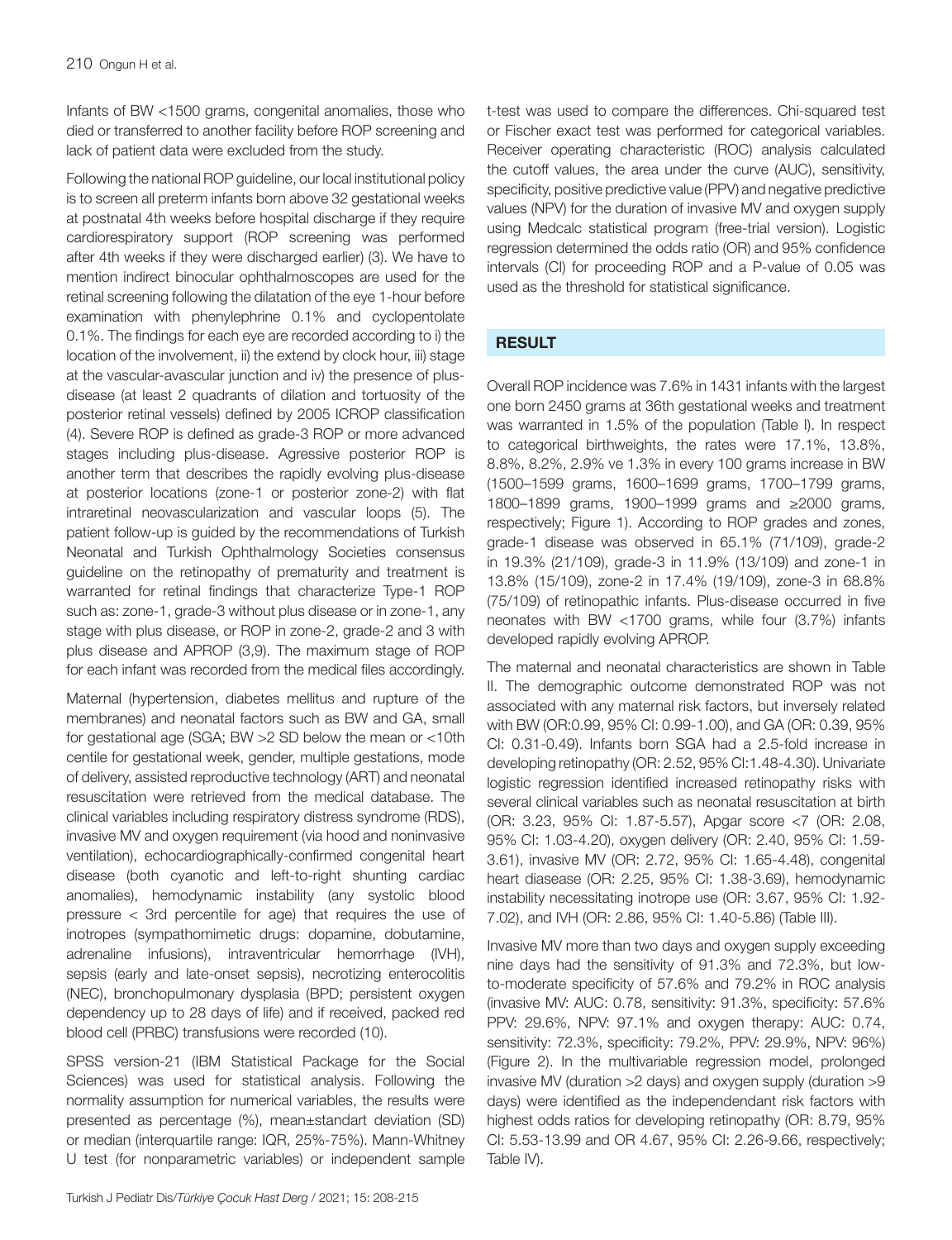| <b>Table I:</b> ROP incidence according to categorical birthweight. |               |              |             |               |                          |                              |              |  |  |
|---------------------------------------------------------------------|---------------|--------------|-------------|---------------|--------------------------|------------------------------|--------------|--|--|
|                                                                     | $1500 - 1599$ | 1600 - 1699  | 1700 - 1799 | $1800 - 1899$ | $1900 - 1999$            | $\geq$ 2000 gr               | <b>Total</b> |  |  |
| <b>Birthweight (grams)</b>                                          | $(n=199)$     | $(n=188)$    | $(n=297)$   | $(n=147)$     | $(n=206)$                | $(n=394)$                    | $(n=1431)$   |  |  |
| ROP (any grades)                                                    | 34 (17.1%)    | 26 (13.8%)   | 26 (8.8%)   | 12 (8.2%)     | $6(2.9\%)$               | 5(1.3%)                      | 109 (7.6%)   |  |  |
| Grade-1                                                             | 16 (47.1%)    | 19 (73.1%)   | 20 (76.9%)  | 9(75%)        | 3(50%)                   | 4(80%)                       | 71 (65.1%)   |  |  |
| Grade-2                                                             | 9(26.5%)      | $4(15.4\%)$  | $2(7.7\%)$  | 2(16.7%)      | $3(50\%)$                | 1(20%)                       | 21 (19.3%)   |  |  |
| Grade-3                                                             | 6(17.6%)      | $2(7.7\%)$   | $4(15.4\%)$ | $1(8.3\%)$    |                          |                              | 13 (11.9%)   |  |  |
| Plus-disease                                                        | $3(8.8\%)$    | 2(7.7%)      |             |               | $\overline{\phantom{0}}$ | $\overline{\phantom{a}}$     | 5(4.6%)      |  |  |
| <b>APROP</b>                                                        | $3(8.8\%)$    | $1(3.9\%)$   |             |               | $\overline{\phantom{0}}$ |                              | 4 (3.7%)     |  |  |
| Zone-1                                                              | 5(14.7%)      | 3(11.5%)     | $5(19.2\%)$ | 2(16.7%)      | $\overline{\phantom{a}}$ | $\overline{\phantom{a}}$     | 15 (13.8%)   |  |  |
| Zone-2                                                              | $4(11.8\%)$   | 8 (30.8%)    | $5(19.2\%)$ |               | $2(33.3\%)$              | $\overline{\phantom{a}}$     | 19 (17.4%)   |  |  |
| Zone-3                                                              | 25 (73.5%)    | 15 (57.7%)   | 16 (61.5%)  | 10 (83.3%)    | 4 (66.7%)                | $5(100\%)$                   | 75 (68.8%)   |  |  |
| <b>TW-ROP</b>                                                       | 9(4.5%)       | $4(2.1\%)$   | 5(1.7%)     |               | $2(1.0\%)$               | $\overline{\phantom{a}}$     | 22(1.5%)     |  |  |
| Anti-VEGF therapy                                                   | $6(3.0\%)$    | $4(2.1\%)$   | $3(1.0\%)$  | $2(1.4\%)$    | $1(0.5\%)$               | $\qquad \qquad \blacksquare$ | $16(1.1\%)$  |  |  |
| Laser photocoaqulation                                              | 3(1.5%)       |              | 2(0.7%)     | $2(1.4\%)$    | $1(0.5\%)$               |                              | $6(0.4\%)$   |  |  |
| <b>Postmenstrual age (weeks)*</b> 39 (37.75-40)                     |               | 40 (37.5-41) | $40(38-41)$ | 40.5 (40-41)  | $40(39-42)$              | $40(39.5 -$<br>41.5          |              |  |  |

*ROP: Retinopathy of prematurity, APROP: Aggressive posterior ROP, TW – ROP: Treatment warranted ROP, VEGF: vascular endothelial growth factor - Anti-VEGF therapy refers to intravitreous injection of Bevacizumab (Avastin®), ranibizumab (Lucentis®) or aflibercept (Eylea®). \*Median (interquartile range 25%-75%)* 

#### **Table II:** Maternal and Neonatal Characteristics.

|                                                                                                                  | <b>No ROP</b>                                                    | <b>ROP</b>                                                           | Univariate logistic regression   |                                                              |                                    |
|------------------------------------------------------------------------------------------------------------------|------------------------------------------------------------------|----------------------------------------------------------------------|----------------------------------|--------------------------------------------------------------|------------------------------------|
|                                                                                                                  | $(n=1322)$                                                       | $(n=109)$                                                            | <b>OR</b>                        | 95% CI                                                       | p                                  |
| <b>Maternal Factors</b>                                                                                          |                                                                  |                                                                      |                                  |                                                              |                                    |
| Maternal age, (years)*                                                                                           | $29.84 \pm 6.37$                                                 | $28.93 \pm 6.27$                                                     | 0.978                            | 0.948-1.008                                                  | 0.152                              |
| Hypertension, <sup>†</sup>                                                                                       | 131 (9.9%)                                                       | $7(6.4\%)$                                                           | 0.624                            | 0.284-1.370                                                  | 0.240                              |
| Placental problems, <sup>†</sup>                                                                                 | 39 (3.0%)                                                        | 4(3.7%)                                                              | 1.253                            | 0.439-3.574                                                  | 0.673                              |
| Rupture of membrane, <sup>†</sup>                                                                                | 48 (3.6%)                                                        | 3(2.8%)                                                              | 0.751                            | 0.230-2.452                                                  | 0.636                              |
| Diabetes mellitus, <sup>†</sup>                                                                                  | 104 (7.9%)                                                       | 14 (12.8%)                                                           | 1.726                            | 0.951-3.131                                                  | 0.073                              |
| Antenatal steroid, <sup>†</sup>                                                                                  | 507 (38.4%)                                                      | 32 (29.4%)                                                           | 0.668                            | 0.436-1.024                                                  | 0.064                              |
| ART. <sup>+</sup>                                                                                                | 79 (6.0%)                                                        | 6(5.5%)                                                              | 0.917                            | 0.390-2.153                                                  | 0.841                              |
| <b>Natal Characteristics</b><br>Mode of birth delivery<br>Caesarean section <sup>†</sup>                         | 1043 (78.9%)                                                     | 88 (80.7%)                                                           |                                  |                                                              |                                    |
| Vaginal birth <sup>+</sup>                                                                                       | 279 (21.1%)                                                      | 21 (19.3%)                                                           | 1.121                            | 0.684-1.837                                                  | 0.651                              |
| Multiple birth, <sup>†</sup><br>Gestational age* (weeks)<br>Birthweight <sup>#</sup> (grams)<br>SGA <sup>†</sup> | 86 (6.5%)<br>$33.90 \pm 1.33$<br>1886 (1700 - 2210)<br>102(7.7%) | $7(6.4\%)$<br>$32.82 \pm 0.79$<br>1659 (1575 - 1787.5)<br>19 (17.4%) | 0.986<br>0.395<br>0.999<br>2.525 | $0.445 - 2.187$<br>0.312-0.498<br>0.999-1.000<br>1.480-4.309 | 0.973<br>< 0.001<br>0.002<br>0.001 |
| Gender, <sup>†</sup><br>Male<br>Female                                                                           | 668 (50.5%)<br>654 (49.5%)                                       | 57 (52.3%)<br>52 (47.7%)                                             | 0.932                            | 0.630-1.378                                                  | 0.723                              |
| Postnatal transfers, <sup>†</sup>                                                                                | 438 (33.1%)                                                      | 41 (37.6%)                                                           | 1.217                            | 0.812-1.823                                                  | 0.341                              |

*\* mean ± SD, †%, ‡median (interquartile range [IQR]: 25%-75%). Postnatal transfers refer to the infants given birth in a health facility other than the center where the neonatal care will be delivered. ART: assisted reproductive technology, SGA: small for gestational age (birthweight >2 SD below the mean or <10th centile for gestational week)*

The therapy (intravitreous anti-vascular endothelial growth factor-antiVEGF therapy and laser photocoagulation) was warranted in 22 (1.5%) neonates with Type-1 ROP in eighteen infants (13 patients: zone-1 grade-3 ROP without plus-disease; 5 patients: zone-2, grade 2 with plus-disease) and APROP in four infants. Four newborns with ≥1800 grams received retinopathy treatment (all infants were born with low Apgar scores and necessitated neonatal resuscitation; two infants had left-to-right shunted cardiac disease and presented the signs of severe cardiac failure; another one acquired grade-2 IVH).

### **DISCUSSION**

Until recently, the screening of retinopathy in premature babies was restricted to infants born less than 1500 grams or 30 gestational weeks; however, increasing reports of ROP developing in larger neonates have obliged the American Academy of Pediatrics and American Academy of Ophthalmology societies to reconsider their recommendations (11). The recent ROP guideline revised in 2018, advised the screening of infants of BW between 1500grams and 2000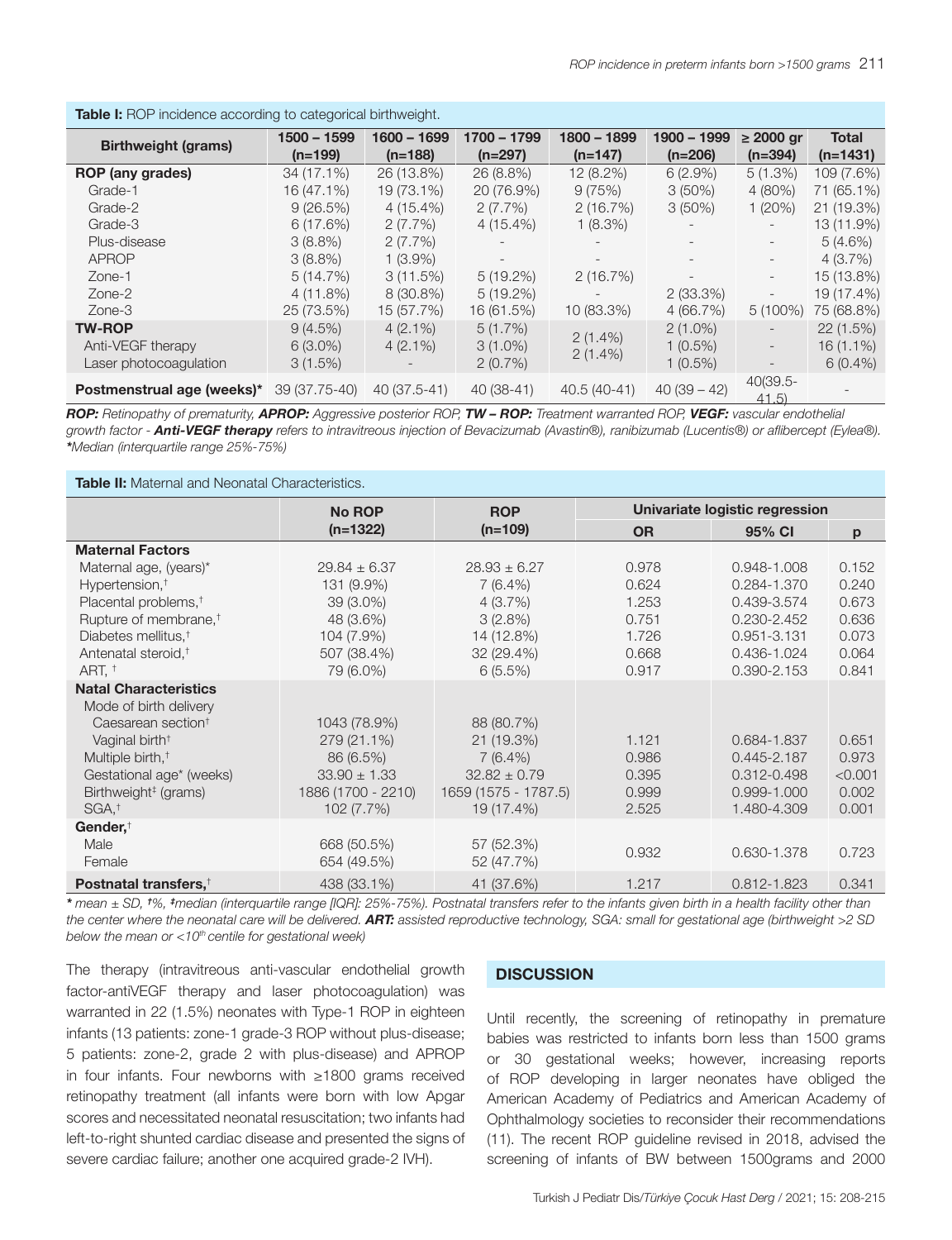| Table III: Neonatal Complications Related to Prematurity. |  |  |  |
|-----------------------------------------------------------|--|--|--|
|-----------------------------------------------------------|--|--|--|

| <b>rable in.</b> Producted Complications highered to Fightarding. |               |              |                                |              |         |  |  |  |
|-------------------------------------------------------------------|---------------|--------------|--------------------------------|--------------|---------|--|--|--|
|                                                                   | <b>No ROP</b> | <b>ROP</b>   | Univariate logistic regression |              |         |  |  |  |
|                                                                   | $(n=1322)$    | $(n=109)$    | <b>OR</b>                      | 95% CI       | р       |  |  |  |
| Neonatal resuscitation, <sup>†</sup>                              | 81 (6.1%)     | 19 (17.4%)   | 3.234                          | 1.878-5.570  | < 0.001 |  |  |  |
| Apgar score $< 7$ , $†$                                           | 61 (4.6%)     | $10(9.2\%)$  | 2.088                          | 1.038-4.202  | 0.039   |  |  |  |
| $O_2$ , therapy, $\uparrow$                                       | 592 (44.8%)   | 72 (66.1%)   | 2.400                          | 1.591-3.619  | < 0.001 |  |  |  |
| Days on O2 therapy (days)*                                        | $7(6-9)$      | $10(8.5-13)$ | 1.238                          | 1.156-1.325  | < 0.001 |  |  |  |
| Invasive MV, <sup>†</sup>                                         | 118 (8.9%)    | 23 (21.1%)   | 2.729                          | 1.659-4.487  | < 0.001 |  |  |  |
| The length of invasive MV (days)*                                 | $2(1-4)$      | $4(3-5)$     | 1.234                          | 1.010-1.506  | 0.039   |  |  |  |
| RDS, †                                                            | 101 (7.6%)    | 14 (12.8%)   | 1.782                          | 0.981-3.235  | 0.058   |  |  |  |
| BPD, <sup>†</sup>                                                 | $11(0.8\%)$   | $2(1.8\%)$   | 2.228                          | 0.487-10.180 | 0.302   |  |  |  |
| Congenital heart disease, †                                       | 140 (10.6%)   | 23 (21.1%)   | 2.258                          | 1.380-3.694  | 0.001   |  |  |  |
| Hemodynamic instability-inotropes <sup>+</sup>                    | 47 (3.6%)     | 13 (11.9%)   | 3.674                          | 1.921-7.025  | < 0.001 |  |  |  |
| IVH prior to ROP, $\dagger$                                       | 45 (3.4%)     | 10 (9.2%)    | 2.866                          | 1.402-5.860  | 0.004   |  |  |  |
| Sepsis, <sup>†</sup>                                              | 95(7.2%)      | 8(7.3%)      | 1.023                          | 0.483-2.165  | 0.953   |  |  |  |
| NEC, <sup>†</sup>                                                 |               | 3(2.8%)      |                                |              |         |  |  |  |
| Blood (PRBC) transfusion, <sup>†</sup>                            | 129 (9.8%)    | 11 (10.1%)   | 1.038                          | 0.542-1.987  | 0.910   |  |  |  |

*\*median (interquartile range [IQR]:25%-75%),* **†** *%, MV: Mechanical ventilation, RDS: Respiratory distress syndrome, BPD: Bronchopulmonary dysplasia, IVH: Intraventricular hemorrhage, ROP: Retinopathy of prematurity, NEC: Necrotizing enterocolitis, PRBC: Packed red blood cell* 

|  |  |  |  |  |  |  | Table IV: Multiple logistic regression model for developing ROP. |
|--|--|--|--|--|--|--|------------------------------------------------------------------|
|--|--|--|--|--|--|--|------------------------------------------------------------------|

| <b>Variables</b>                           | Exp(B) | 95% C.I. for EXP(B) |                    |         |
|--------------------------------------------|--------|---------------------|--------------------|---------|
|                                            |        | <b>Lower limit</b>  | <b>Upper limit</b> | p       |
| <b>SGA</b>                                 | 3.188  | 1.729               | 5,880              | < 0.001 |
| <b>Neonatal resuscitation</b>              | 2.521  | 1.339               | 4.748              | 0.004   |
| Duration of O <sub>2</sub> therapy >9 days | 4.677  | 2.263               | 9.666              | < 0.001 |
| <b>Invasive MV &gt;2 days</b>              | 8.799  | 5.533               | 13.992             | < 0.001 |
| <b>Congenital heart disease</b>            | 2.442  | 1.266               | 4.708              | 0.008   |

*\*Nagelkerke R2 of the multivariate regression model: 0.420. SGA: Small for gestational age (birthweight >2 SD below the mean or <10th centile for gestational week), invasive MV: Invasive mechanical ventilation*

grams who fulfill certain criteria (9). This suggestion was applicable for many developing countries since the incidence varied upon the socioeconomic status, birth conditions and the quality of neonatal care (5,12). Data suggest that more mature preterm babies can develop severe ROP and screening guidelines might not be appropriate to detect retinopathy in middle-to-low income societies (13). Numerous publications from different countries point out the concern for developing retinopathy in infants of BW >1500 grams: a Mexican study demonstrated 19.9% of the screened newborns fell out of the American Academy of Pediatrics 2018-guidelines and 38% of these outliers required ROP treatment (11). In another study from Lithuania, ROP therapy was applied to 54% of infants with BW >1500 grams (14). Several reports featuring retinopathy in neonates of BW between 1500 grams and 2000 grams and GA 32 weeks and 37 weeks share similar data in Turkey (8,15-20). A retrospective study evaluating 5920 ROP screening between 2011 and 2015 from Zeynep Kamil Maternity and Children's Disease Training and Research Hospital demonstrated 36 infants (0.61%) with BW >1500 grams developed ROP in Istanbul (largest infant with GA 36 weeks and 2900 grams) (15).

Eastern Black-Sea region of Turkey and reported 46.9% rate of retinopathic patients were above 1500 grams. The authors also suggested screening preterm neonates born ≤33 gestational weeks and ≤1770 grams. The incidence is highly variable: 9.3% retinopathy rate in Western- Black-Sea region, 11.1% in Central Anatolia, 17.8% in İstanbul (16,20,21). In 2015, the ROP Neonatal Study group reported the incidence as 14.5% for all grades of ROP, 0.06% for grade-3 and higher grades and 0.067% for laser photocoagulation therapy (8). Three years after, another multicentered, prospective study (TR-ROP) involving 69 Turkish NICUs evaluated 6115 preterm infants (19% of the population were above 32 gestational weeks) (7). TR-ROP study demonstrated the incidence as 10.3% and 3.8% for infants of BW 1500-2000 grams and BW >2000 grams. Moreover, the authors observed 1% of the infants (BW: 1500-2000 grams) required treatment and concluded the screening of preterms born ≤34 gestational weeks or BW<1700 grams in Turkey. In the present study, 1431 ROP screening was performed at one of the highest-referral healthcare facility in the city of Antalya to

Kola et al. (20) studied all preterm infants of GA ≤36 weeks in the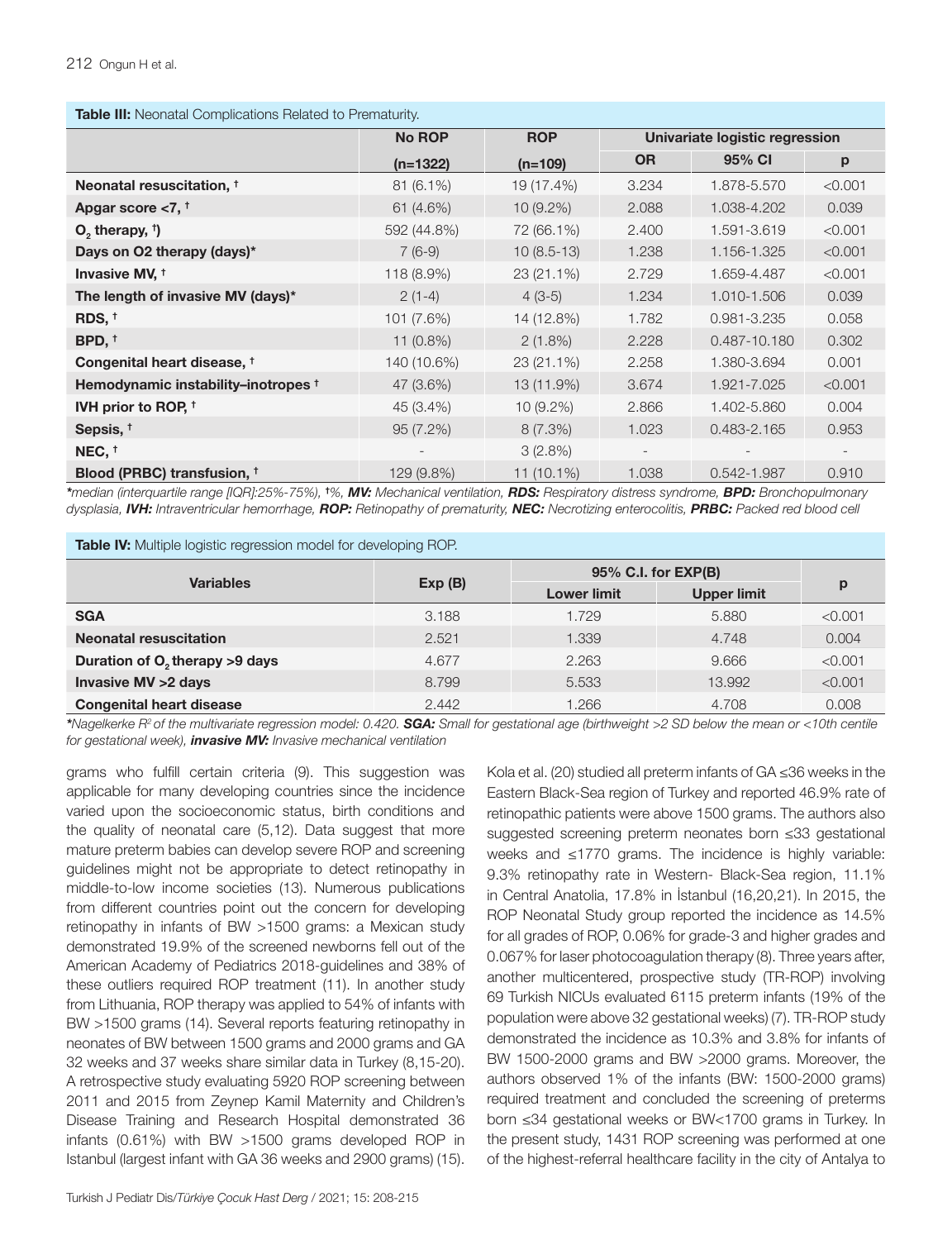

**Figure 1:** ROP incidence according to birthweight.

the infants with BW ≥1500 grams within 10 years period. A total of 109 neonates (7.6%) developed retinopathy (including all grades) and 22 (1.5%) of the patients required therapy (1.7%, 1.4% and 1% in infants of BW 1700-1799 grams, 1800-1899 grams and 1900-1999 grams, respectively). We observed five infants were above 2000 grams, with the largest one born 2450 grams and 36th gestational weeks. Given the facts, Turkish Neonatal and Turkish Ophthalmology Societies suggested screening for retinopathy in neonates with BW >1500 grams or GA >32 weeks who require cardiopulmonary support or at risk for ROP (3). Our findings confirmed the study of Chen et al. (23), that retinopathy screening varies greatly between intensive care units and each neonatal care facility should develop its screening criteria in light of the environmental characteristics.

Several prenatal-perinatal factors other than BW and GA have been identified in the development of retinopathy. Excessive and/or inappropriate oxygen therapy appears to be the major contributor of ROP in more mature infants (15,20). Maternal diabetes mellitus, intraventricular hemorrhage, sepsis and pneumonia, pulmonary disease, mechanical ventilation, hypotension requiring inotropes, birth in a health-facility other than the center where the neonatal care will be delivered are some of the risk factors in larger neonates (9,12,15,23-25). Hungi et al. (26) identified increased risks with sepsis, neonatal jaundice, RDS and oxygen therapy in developing severe ROP in more mature infants. Our findings confirmed that infants with SGA, hemodynamic instability, IVH, congenital heart disease and those who required neonatal resuscitation at birth, invasive MV and oxygen supply were likely to develop ROP. However, the highest odds for retinopathy occurred when the infants delivered invasive MV more than two days and oxygen supply exceeding nine days in the multivariate regression. The influence of oxygen supply has been demonstrated in previous studies (7,27,28). Supplemental oxygen insults the vasculature during the vasoconstrictive phase (phase-I) and vasoproliferative phase (phase-II) proceeds after postmenstrual 32 weeks but has a wide range of onset. In very low birthweight neonates, prolonged mechanical ventilation for more than 7 days is identified as a risk factor, while each day of oxygen supply increases the risk of retinopathy 1.023-fold in infants of BW >1500 grams (7 ,28). The findings supported the role of oxygen on retinopathy regardless of BW. Acute and chronic respiratory conditions like RDS and BPD, which are known to influence retinopathy in preterm infants, did not have any impact on developing ROP in this study (29,30).

The subject of cardiac disease is a matter of debate in developing ROP. Previous research reported an association with cyanotic heart disease (31). Conversely, reduced perfusion due to by-pass of systemic blood flow in left-to-right shunting conditions like PDA might cause retinal hypoxia and attribute to developing ROP (32-34). Increased pulmonary circulation and systemic infections contribute to the pathophysiological process of retinopathy (35). Our data also suggested increased risks for congenital heart disease (OR: 2.25, 95% CI: 1.38- 3.69) and hemodynamic instability requiring inotrope use (OR: 3.67, 95% CI: 1.92-7.02). Moreover, we observed, treatmentwarranted ROP (TW-ROP) occurred in infants with BW ≥1800 grams who possess mostly left-to-right shunted cardiac conditions. Our findings confirmed the study of Thomas et al. (31), who reported any hemodynamic alterations resulting in reduced systemic perfusion, oxygenation and the following reperfusion contributed to ischemic damage of retinal tissue. The authors also identified hypotension and the use of inotropes were more likely to develop severe ROP. However, the reason behind this fact remained unclear. Future research should encompass the influence of hemodynamic alterations and inotrope administrations, whether if retinopathy can occur due to insufficient perfusion, retinal ischemia-reperfusion, or a direct impact of sympathomimetic drugs (inotropes) on retinal vasculature. Nevertheless, close monitoring of hemodynamic status and delicate optimization of oxygen saturation shields a protective mechanism for ROP development.

Predictive models have been developed to define an infant at risk for retinopathy (12). However, screening infants born >1500 grams is open to dispute because the majority of NICU admissions require cardiorespiratory support and screening them all (born <37 weeks) are not feasible in the daily practice of neonatal care. That's why the decision of retinal screening is left to the discretion of the neonatologist in both national and international guidelines (3,9). Hence, the attending physician needs to incorporate additional data other than BW, lower gestations or cardiorespiratory support. We observed a strong relationship between SGA infants and retinopathy in the present study. However, the literature search appointed controversial data on the topic of SGA. Previous investigations found out SGA as an independent predictor of ROP, lower risk of ROP or no indicator of ROP at all (35-39). Chronic uterine hypoxia,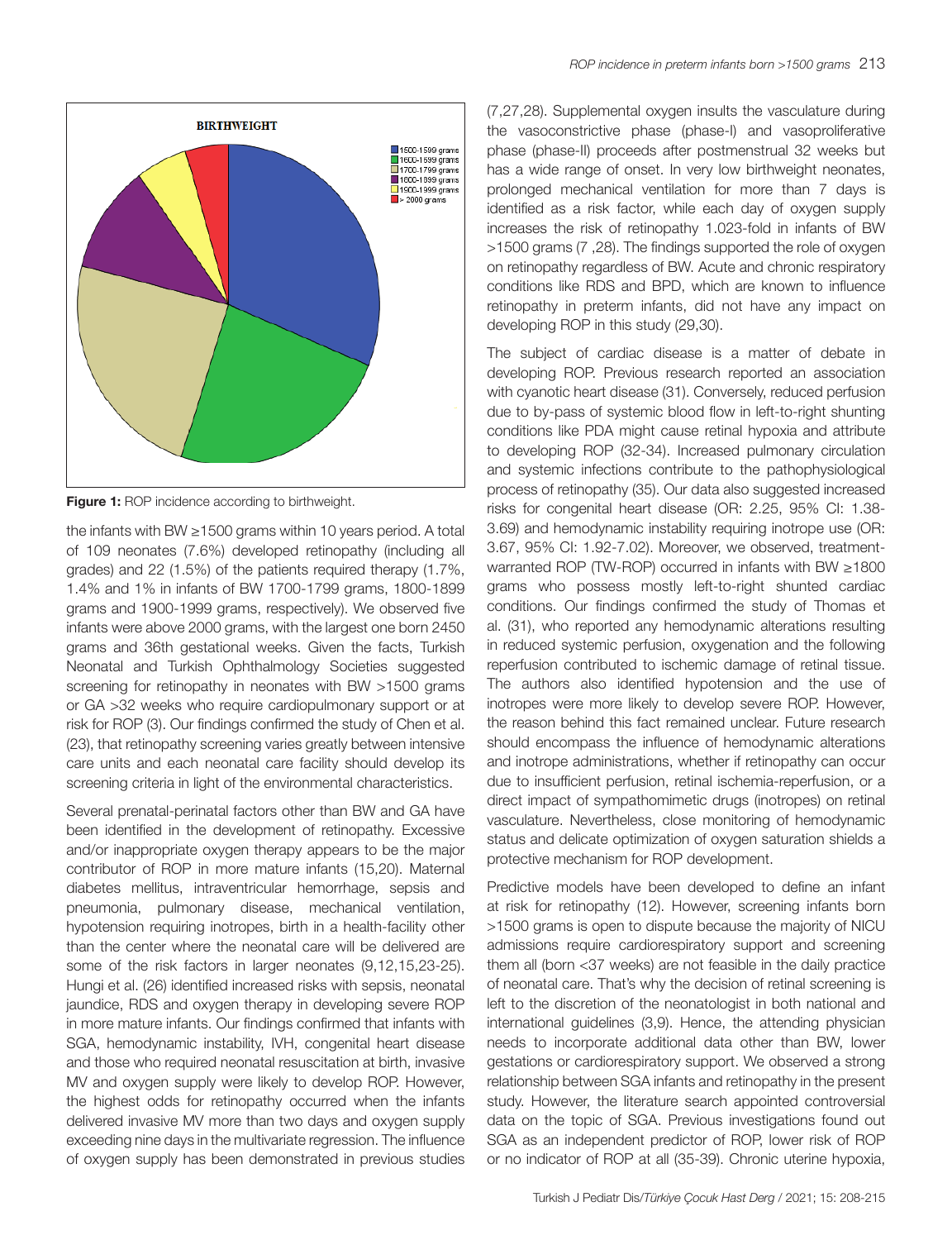

**Figure 2:** ROC analysis demonstrating length of endotracheal invasive mechanical ventilation and the duration of total days in  $O_2$  therapy.

nutrient restriction and antioxidant deficiency might contribute to SGA in developing ROP (7,37). A 2.52-fold increase in SGA of this study suggested, screening recommendations should narrow down the frequency of follow-up for early ROP detection in these newborns. The second risk assessment for retinopathy should include Apgar scores and the need for resuscitation at birth; because both parameters influenced developing ROP in the present study. Low Apgar scores, which is generally an indicator of poor neonatal health, retinal screening should be considered in infants of BW >1500 grams (28). The authors of the present study oppose this suggestion. Low Apgar scores do not diagnose asphyxia and predict individual neurologic outcomes alone (40). It should be embodied in other neonatal variables in the decision-making process of retinal screening.

The limitations of this study were retrospective nature for the potential risk of bias. Designing single-center research also limited the study outcomes to generalize conclusions. The absence of long-term treatment outcome was another limitation. However, much of the previous research focuses on risk analysis of neonates born at gestations 32 weeks and earlier and the subject of retinopathy is a relatively rare investigated area for more mature preterm infants. Hence selecting a preterm population of BW ≥1500 grams from a highly-referral neonatal center within ten years period and obtaining risk analysis for this group was the strength of this study. The results emphasized the need for ROP screening criteria in resourced-limited settings to become wider than highly-income countries.

### **CONCLUSION**

ROP remains a leading cause of childhood blindness and can develop in more mature neonates. The overall incidence is

7.6% and treatment-warranted retinopathy is 1.5% in neonates born ≥1500 grams. Preterm infants with SGA, neonatal resuscitation, congenital heart disease and hemodynamic instability requiring inotropes, intraventricular hemorrhage and the ones necessitating prolonged mechanical ventilation and oxygen supplement are more likely to develop ROP.

## **REFERENCES**

- 1. Hellström A, Smith LE, Dammann O. Retinopathy of prematurity. Lancet 2013;26;382:1445-57.
- 2. Lee AC, Katz J, Blencowe H, Cousens S, Kozuki N; CHERG SGApreterm birth working group. National and regional estimates of term and preterm babies born small for gestational age in 138 lowincome and middle-income countries in 2010. Lancet Glob Health 2013;1:26–36.
- 3. Koç E, Yağmur Baş A, Özdek Ş, Ovalı F, Başmak H. Turkish Neonatal and Turkish Ophthalmology Societies consensus guideline on the retinopathy of prematurity. Turk Pediatri Ars 2018;53(Suppl 1): 151- 60.
- 4. International Committee for the Classification of Retinopathy of Prematurity. The international classification of retinopathy of prematurity. Arch Ophthalmol 2005;123:991–9.
- 5. Dogra MR, Katoch D, Dogra M. An Update on Retinopathy of Prematurity (ROP). Indian J Pediatr 2017;84:930-6.
- 6. Gilbert CE. Screening for retinopathy of prematurity: does one size fit all? Arch Dis Child Fetal Neonatal Ed 2016;101:F280–1.
- 7. Bas AY, Demirel N, Koc E, Ulubas Isık D, İrfanoğlu İM; on behalf of the TR-ROP Study Group. Incidence, risk factors and severity of retinopathy of prematurity in Turkey (TR-ROP study): a prospective, multicentre study in 69 neonatal intensive care units. Br J Ophthalmol 2018;102:1711–6.
- 8. Bas AY, Koc E, Dilmen U; ROP Neonatal Study Group. Incidence and severity of retinopathy of prematurity in Turkey. Br J Ophthalmol 2015;99:1311-4.